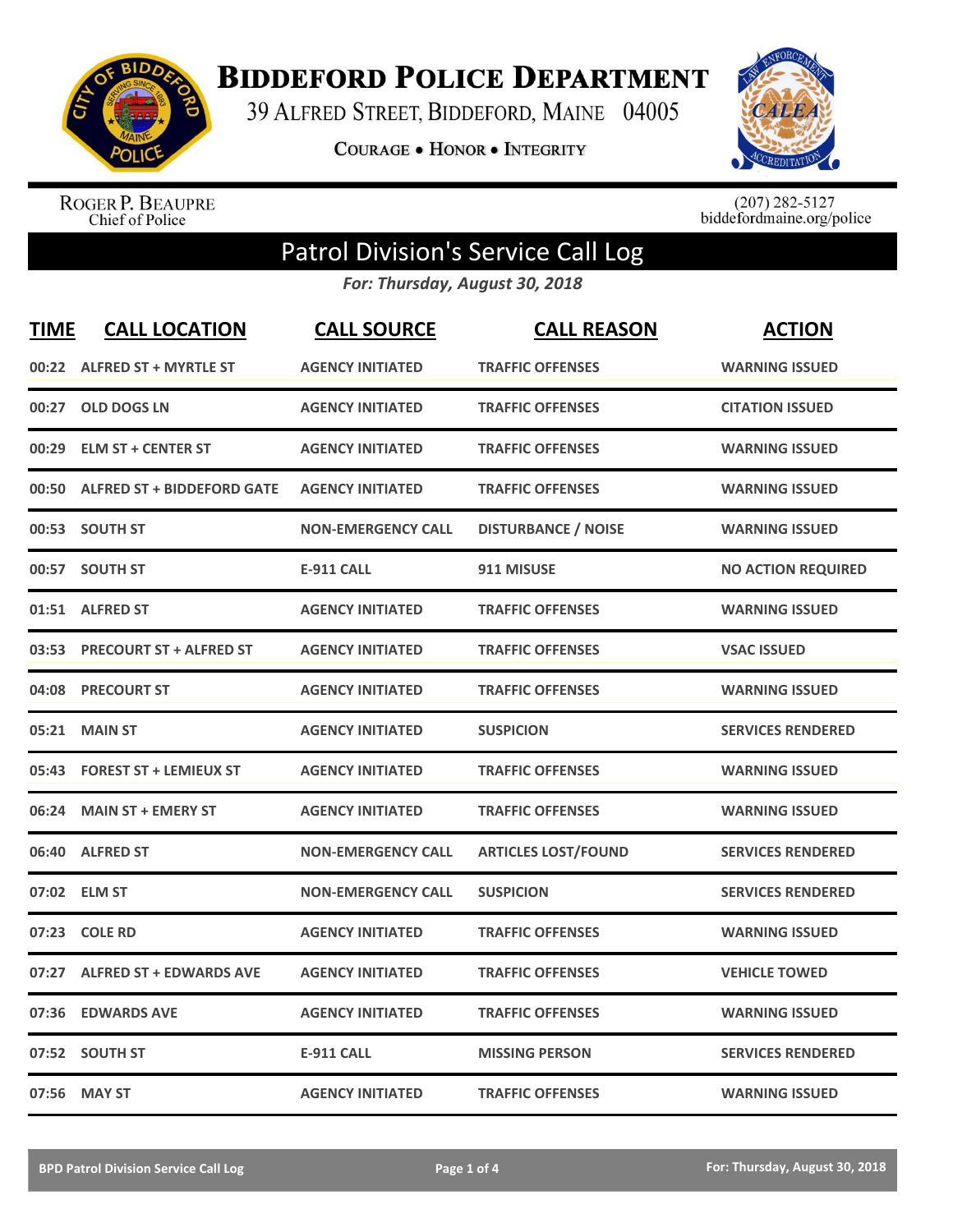| <b>TIME</b> | <b>CALL LOCATION</b>            | <b>CALL SOURCE</b>        | <b>CALL REASON</b>          | <b>ACTION</b>                |
|-------------|---------------------------------|---------------------------|-----------------------------|------------------------------|
|             | 08:07 MAY ST                    | <b>AGENCY INITIATED</b>   | <b>TRAFFIC OFFENSES</b>     | <b>VSAC ISSUED</b>           |
| 08:31       | <b>MAY ST</b>                   | <b>AGENCY INITIATED</b>   | <b>TRAFFIC OFFENSES</b>     | <b>VSAC ISSUED</b>           |
|             | 08:41 GRANITE ST + WEST ST      | <b>RADIO</b>              | <b>ALL OTHER</b>            | <b>SERVICES RENDERED</b>     |
|             | 09:01 PRECOURT ST + MOUNTAIN RD | <b>AGENCY INITIATED</b>   | <b>TRAFFIC OFFENSES</b>     | <b>VSAC ISSUED</b>           |
|             | 09:03 MAIN ST                   | <b>E-911 CALL</b>         | <b>CIVIL COMPLAINT</b>      | <b>CIVIL COMPLAINT</b>       |
|             | 09:19 HILL ST + GRAYSON ST      | <b>AGENCY INITIATED</b>   | <b>TRAFFIC OFFENSES</b>     | <b>WARNING ISSUED</b>        |
|             | 09:30 LINCOLN ST                | <b>E-911 CALL</b>         | 911 MISUSE                  | <b>SERVICES RENDERED</b>     |
|             | 09:31 ALFRED ST                 | <b>NON-EMERGENCY CALL</b> | <b>ARTICLES LOST/FOUND</b>  | <b>GONE ON ARRIVAL</b>       |
|             | 09:33 HILL ST + LANDRY ST       | <b>AGENCY INITIATED</b>   | <b>TRAFFIC OFFENSES</b>     | <b>VSAC ISSUED</b>           |
|             | 09:42 MAIN ST                   | <b>NON-EMERGENCY CALL</b> | <b>PARKING COMPLAINT</b>    | <b>PARKING TICKET ISSUED</b> |
|             | 09:42 GRANITE POINT RD          | <b>WALK-IN AT STATION</b> | <b>CIVIL COMPLAINT</b>      | <b>SERVICES RENDERED</b>     |
|             | 09:51 GRAHAM ST                 | <b>NON-EMERGENCY CALL</b> | <b>CHECK WELFARE</b>        | <b>SERVICES RENDERED</b>     |
|             | 09:54 PRECOURT ST               | <b>AGENCY INITIATED</b>   | <b>ALL OTHER</b>            | <b>REFERRED OTHER AGENCY</b> |
|             | 09:57 ALFRED ST                 | <b>AGENCY INITIATED</b>   | <b>TRAFFIC OFFENSES</b>     | <b>VSAC ISSUED</b>           |
|             | 10:36 LINCOLN ST + PEARL ST     | <b>E-911 CALL</b>         | <b>SUSPICION</b>            | <b>NO ACTION REQUIRED</b>    |
|             | 10:54 OCEAN VIEW DR             | <b>E-911 CALL</b>         | 911 MISUSE                  | <b>WARNING ISSUED</b>        |
|             | 10:55 CLIFFORD ST + POOL ST     | <b>RADIO</b>              | <b>ALL OTHER</b>            | <b>SERVICES RENDERED</b>     |
|             | 11:13 SULLIVAN ST               | <b>NON-EMERGENCY CALL</b> | <b>CHECK WELFARE</b>        | <b>SERVICES RENDERED</b>     |
|             | 11:38 JEFFERSON ST              | <b>NON-EMERGENCY CALL</b> | <b>DISTURBANCE / NOISE</b>  | <b>UNABLE TO LOCATE</b>      |
|             | <b>11:48 MAIN ST</b>            | <b>NON-EMERGENCY CALL</b> | <b>PARKING COMPLAINT</b>    | <b>PARKING TICKET ISSUED</b> |
|             | 11:49 FRANKLIN ST               | <b>AGENCY INITIATED</b>   | <b>SUSPICION</b>            | <b>UNFOUNDED</b>             |
|             | 12:06 MARBLEHEAD LN             | <b>NON-EMERGENCY CALL</b> | <b>ANIMAL COMPLAINT</b>     | <b>GONE ON ARRIVAL</b>       |
|             | 12:07 PROSPECT ST               | <b>AGENCY INITIATED</b>   | <b>PAPERWORK</b>            | <b>PAPERWORK NOT SERVED</b>  |
|             | 12:12 ALFRED ST                 | <b>NON-EMERGENCY CALL</b> | <b>MENTAL ILLNESS CASES</b> | <b>SERVICES RENDERED</b>     |
|             | 12:16 HILL ST                   | <b>AGENCY INITIATED</b>   | <b>TRAFFIC OFFENSES</b>     | <b>VSAC ISSUED</b>           |
|             | <b>12:30 MAIN ST</b>            | <b>NON-EMERGENCY CALL</b> | <b>PARKING COMPLAINT</b>    | <b>PARKING TICKET ISSUED</b> |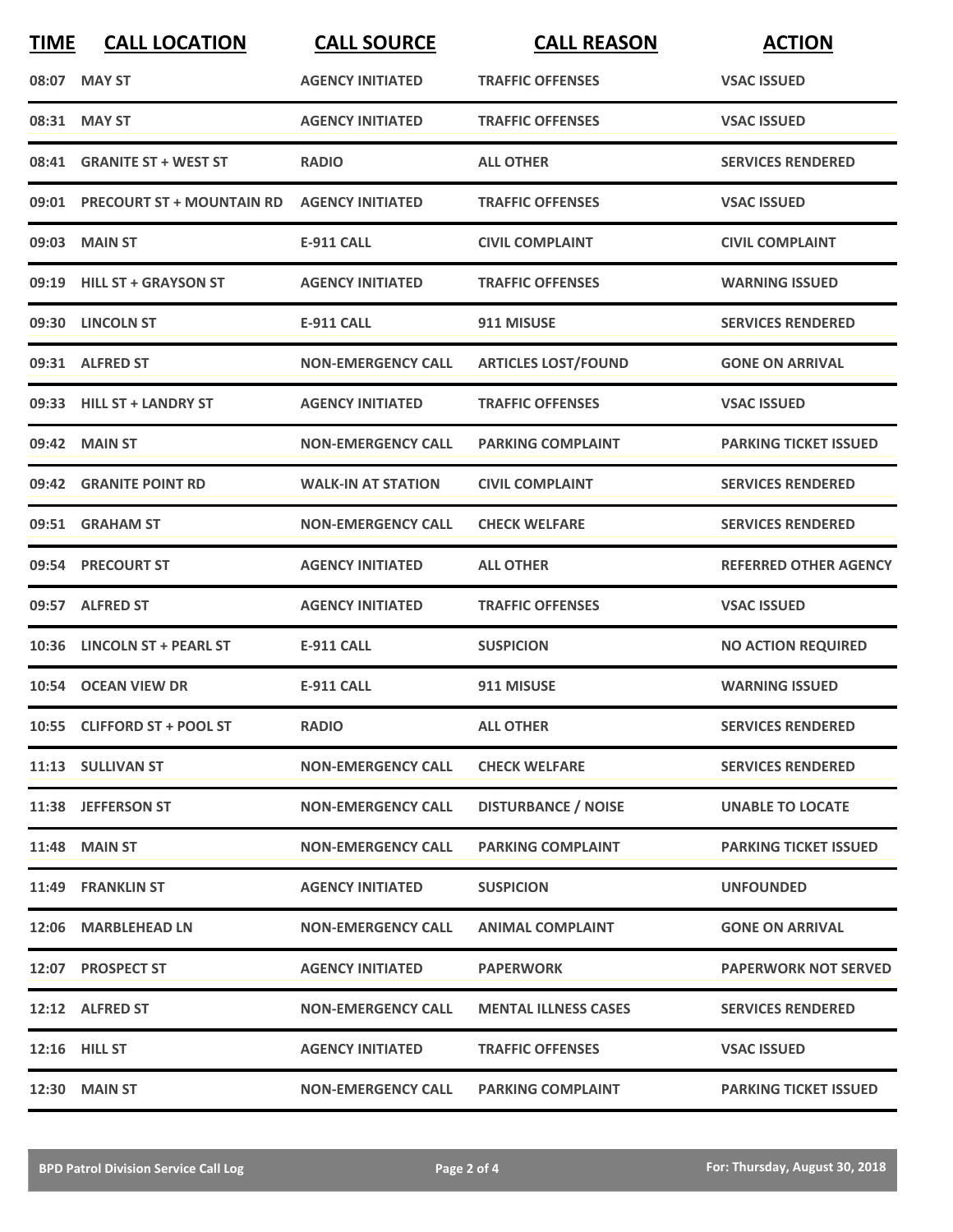| <b>TIME</b> | <b>CALL LOCATION</b>                                                             | <b>CALL SOURCE</b>        | <b>CALL REASON</b>                                                                       | <b>ACTION</b>               |
|-------------|----------------------------------------------------------------------------------|---------------------------|------------------------------------------------------------------------------------------|-----------------------------|
|             | <b>13:12 MAIN ST</b>                                                             | <b>E-911 CALL</b>         | 911 MISUSE                                                                               | <b>WARNING ISSUED</b>       |
|             | 13:16 ELM ST                                                                     | <b>AGENCY INITIATED</b>   | <b>PAPERWORK</b>                                                                         | <b>PAPERWORK NOT SERVED</b> |
|             | 13:23 ALFRED ST                                                                  | <b>AGENCY INITIATED</b>   | <b>DRUG BOX</b>                                                                          | <b>SERVICES RENDERED</b>    |
|             | 13:23 MAIN ST                                                                    | <b>E-911 CALL</b>         | <b>DOMESTIC COMPLAINTS</b>                                                               | <b>REPORT TAKEN</b>         |
|             | 13:40 MAY ST + LAMOTHE AVE                                                       | <b>AGENCY INITIATED</b>   | <b>TRAFFIC OFFENSES</b>                                                                  | <b>WARNING ISSUED</b>       |
|             | 13:56 ALFRED ST                                                                  | <b>AGENCY INITIATED</b>   | <b>TRAFFIC OFFENSES</b>                                                                  | <b>VSAC ISSUED</b>          |
|             | 14:07 SPRUCE ST                                                                  | <b>NON-EMERGENCY CALL</b> | <b>CHECK WELFARE</b>                                                                     | <b>SERVICES RENDERED</b>    |
|             | 14:37 ALFRED ST + MAINE TPKE                                                     | <b>NON-EMERGENCY CALL</b> | <b>DISABLED VEHICLE</b>                                                                  | <b>GONE ON ARRIVAL</b>      |
|             | 14:42 SOUTH ST                                                                   | <b>WALK-IN AT STATION</b> | <b>ARTICLES LOST/FOUND</b>                                                               | <b>REPORT TAKEN</b>         |
|             | 14:44 ALFRED ST                                                                  | <b>NON-EMERGENCY CALL</b> | <b>SMOKING COMPLAINT</b>                                                                 | <b>UNFOUNDED</b>            |
|             | 14:48 HILLS BEACH RD                                                             | <b>NON-EMERGENCY CALL</b> | <b>ANIMAL COMPLAINT</b>                                                                  | <b>SERVICES RENDERED</b>    |
|             | 15:06 LAMBERT ST + PROSPECT ST<br><b>CHARGE: OPERATE VEHICLE WITHOUT LICENSE</b> | <b>AGENCY INITIATED</b>   | <b>TRAFFIC OFFENSES</b><br>OFFENDER: NANCY ANNIS GOODWIN  AGE: 58  RESIDENT OF: SACO, ME | <b>CITATION ISSUED</b>      |
|             | 15:11 DARTMOUTH ST                                                               | <b>E-911 CALL</b>         | 911 MISUSE                                                                               | <b>NO ACTION REQUIRED</b>   |
|             | 15:25 SOUTH ST                                                                   | <b>NON-EMERGENCY CALL</b> | <b>ANIMAL COMPLAINT</b>                                                                  | <b>NO ACTION REQUIRED</b>   |
|             | 15:26 MAIN ST                                                                    | <b>E-911 CALL</b>         | <b>CRIM THREAT / TERRORIZING</b>                                                         | <b>REPORT TAKEN</b>         |
|             | 15:31 MAIN ST                                                                    | <b>NON-EMERGENCY CALL</b> | <b>HARASSMENT</b>                                                                        | <b>NO VIOLATION</b>         |
|             | 15:39 BACON ST                                                                   | <b>NON-EMERGENCY CALL</b> | <b>CODES ENFORCEMENT</b>                                                                 | <b>SERVICES RENDERED</b>    |
|             | 15:40 BACON ST                                                                   | <b>NON-EMERGENCY CALL</b> | <b>CODES ENFORCEMENT</b>                                                                 | <b>SERVICES RENDERED</b>    |
|             | 16:29 ALFRED ST                                                                  | <b>WALK-IN AT STATION</b> | <b>CIVIL COMPLAINT</b>                                                                   | <b>CIVIL COMPLAINT</b>      |
|             | 16:36 ALFRED ST                                                                  | <b>WALK-IN AT STATION</b> | <b>COURT ORDERED CHECK IN</b>                                                            | <b>SERVICES RENDERED</b>    |
|             | 16:51 MAIN ST                                                                    | <b>WALK-IN AT STATION</b> | <b>VIOL PROTECTION FROM ABUSE</b>                                                        | <b>REPORT TAKEN</b>         |
|             | 17:52 GRAHAM ST                                                                  | <b>NON-EMERGENCY CALL</b> | <b>HARASSMENT</b>                                                                        | <b>SERVICES RENDERED</b>    |
|             | 17:57 MARINER WAY                                                                | <b>NON-EMERGENCY CALL</b> | <b>ARTICLES LOST/FOUND</b>                                                               | <b>REPORT TAKEN</b>         |
|             | <b>18:02 PRECOURT ST</b>                                                         | <b>AGENCY INITIATED</b>   | <b>TRAFFIC OFFENSES</b>                                                                  | <b>WARNING ISSUED</b>       |
|             | <b>18:15 MAIN ST</b>                                                             | <b>NON-EMERGENCY CALL</b> | <b>ASSAULT</b>                                                                           | <b>GONE ON ARRIVAL</b>      |